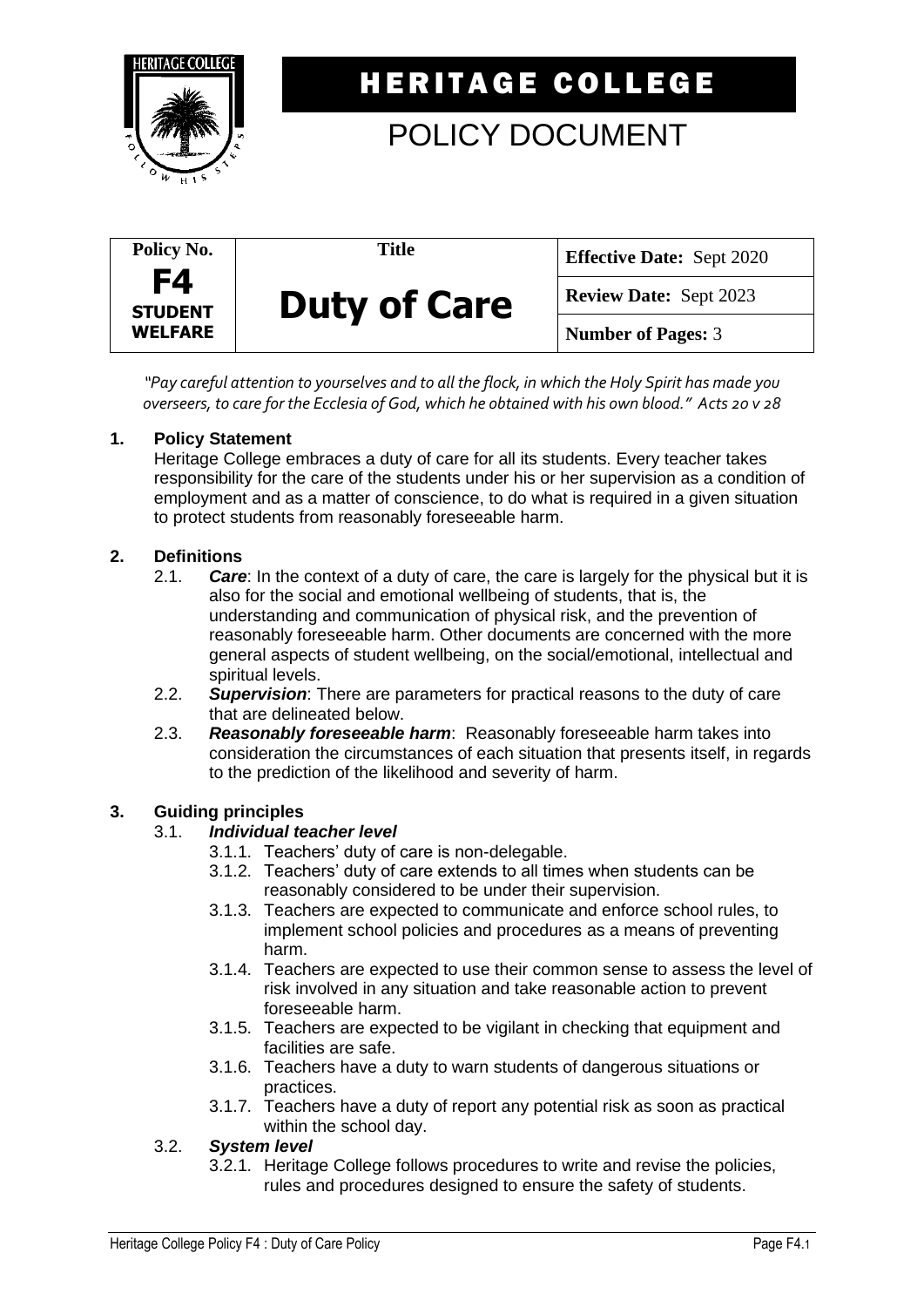- 3.2.2. The acceptable arrival time for students is 8:30am. No students should be on the premises before this time, unless agreed beforehand with the Principal.
- 3.2.3. Students are dismissed from school at 3:20pm from which time supervision is provided by the duty teachers until 3.40pm.
- 3.2.4. Duty of care is assumed for after school and out of school activities that have been organised by teachers and supervised by them or another member of staff.

## **4. Specific Guidelines**

- 4.1. Transportation
	- 4.1.1. Where the College provides transport for students or where the College assumes responsibility in escorting students then a duty of care can be assumed.
- 4.2. Before School hours on school grounds
	- 4.2.1. The College has a duty of care that commences from 8.30 am Monday to Friday. There should be no students on site before this time unless accompanied by their parent or by prior arrangement with the Principal.
- 4.3. After School hours on school grounds
	- 4.3.1. The College has a duty of care to ensure the safety of its students until such a time as they are collected by their parents or an adult requested to collect them by their parents or until their departure off a bus or other arranged transport. If a parent has arrived and collected their child but remains on school grounds, the duty of care has transferred to the parent, unless other arrangements have been made.
	- 4.3.2. The College does not provide a duty of care to students who remain on school grounds after 3:40pm. However, students will be brought into the foyer and monitored by support staff until they have been collected. Any students elsewhere in the College must by accompanied by their parent and if staff children they are their responsibility.
- 4.4. After School activities on school grounds
	- 4.4.1. Authorised activities (e.g. sporting activities) are ones that have the approval of the College. Activities sanctioned by the College require the staff members supervising these activities and the College to provide the same duty of care as during school hours. A staff member will not undertake activities at school after hours that are not sanctioned by the College. Upon private hiring any school facilities, the duty of care resides with the hirer as per the hiring agreement.
- 4.5. Activities taking place off school grounds
	- 4.5.1. In general, the College and its staff have duty of care for all students during off campus activities as covered in the Camps and Excursions Policy.
- 4.6. Students Leaving School
	- 4.6.1. As a rule the school does not permit students to leave the school grounds during the school day, except with the permission of the Principal. The student is required to sign out at the front office.
	- 4.6.2. If a student is required to leave the school grounds during the day they must have written parental permission to do so. The permission must state the date, time and duration and purpose for the absence. In doing so the parents are acknowledging that the school cannot be held responsible for safety and/or conduct of the student when he/she is away from the premises. However, should the teacher of the student feel that there is an unsatisfactory risk to the student in leaving the school premises then the matter must be referred to the Principal who may refuse permission to leave regardless of the written parental